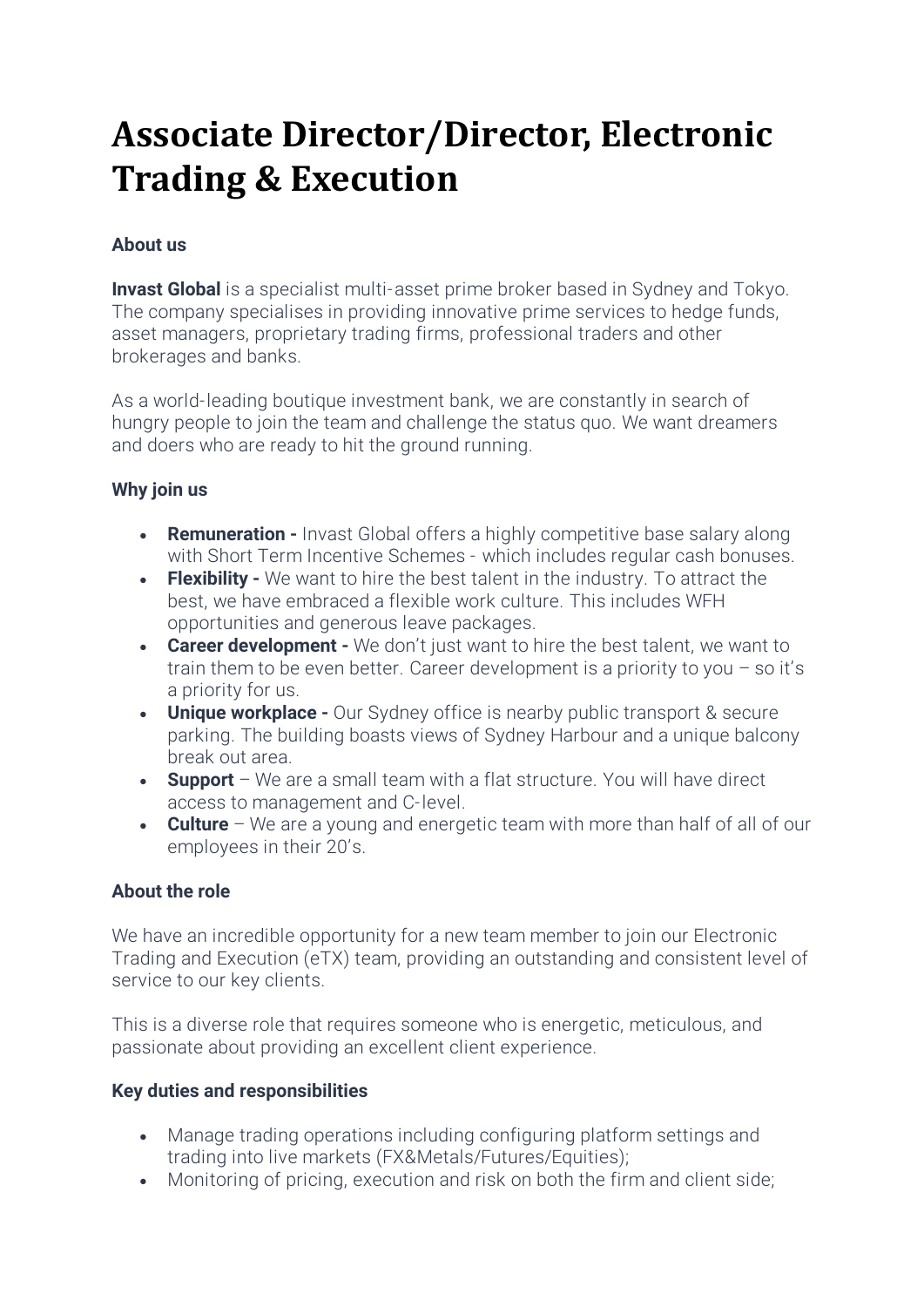- Assist in technical onboarding of clients and provide API/connectivity support;
- Assist in data analysis, liquidity management and handling of client trade flow pertaining to yield optimisation and proprietary pricing initiatives;
- Engage regularly and maintain relationships with liquidity providers to maintain quality of pricing and execution;
- Perform analysis related to client:
- Frontline client communication, technical problem solving and trade investigations;
- Drive product development, enhancement and continuous process improvement;
- Contribute to squad meetings and deliver ad hoc projects;
- Represent the Company at various community activities as required;
- Ensure all trading activity is in accordance with the relevant regulatory obligations, company policies and procedures.

## **About You**

- Tertiary qualification in a relevant discipline is essential: Engineering, Computer Science, Mathematics, Finance;
- 2+ years of dealing experience is desired;
- Experience in quantitative market making is desired;
- Experience in Financial Services is essential, preferably in the digital brokerage sector;
- Experience in B2B and B2C channels is preferred;
- Proficiency in Bloomberg;
- Strong knowledge and interest in FX&Metals/Futures/Equities markets;
- High level of competency in Excel, MySQL and Python is preferred:
- Experience with OneZero, FlexTrade, Iress and/or other trading infrastructure;
- Experience with Salesforce, Jira and Confluence;
- Familiar with FIX protocol.

## **Our Values**

- **Innovation** Consistently strives to create new, more efficient ways of completing standard procedures.
- **Passion** Approaches tasks with enthusiasm and is genuinely invested in the role and the company's goals.
- **Teamwork** Ability to work independently and as part of a team under a deadline.
- **Fun** Contributes to company culture and endeavours to make work enjoyable for all employees.
- **Excellence**  Strives for excellence in all aspects of work.

## **How to apply**